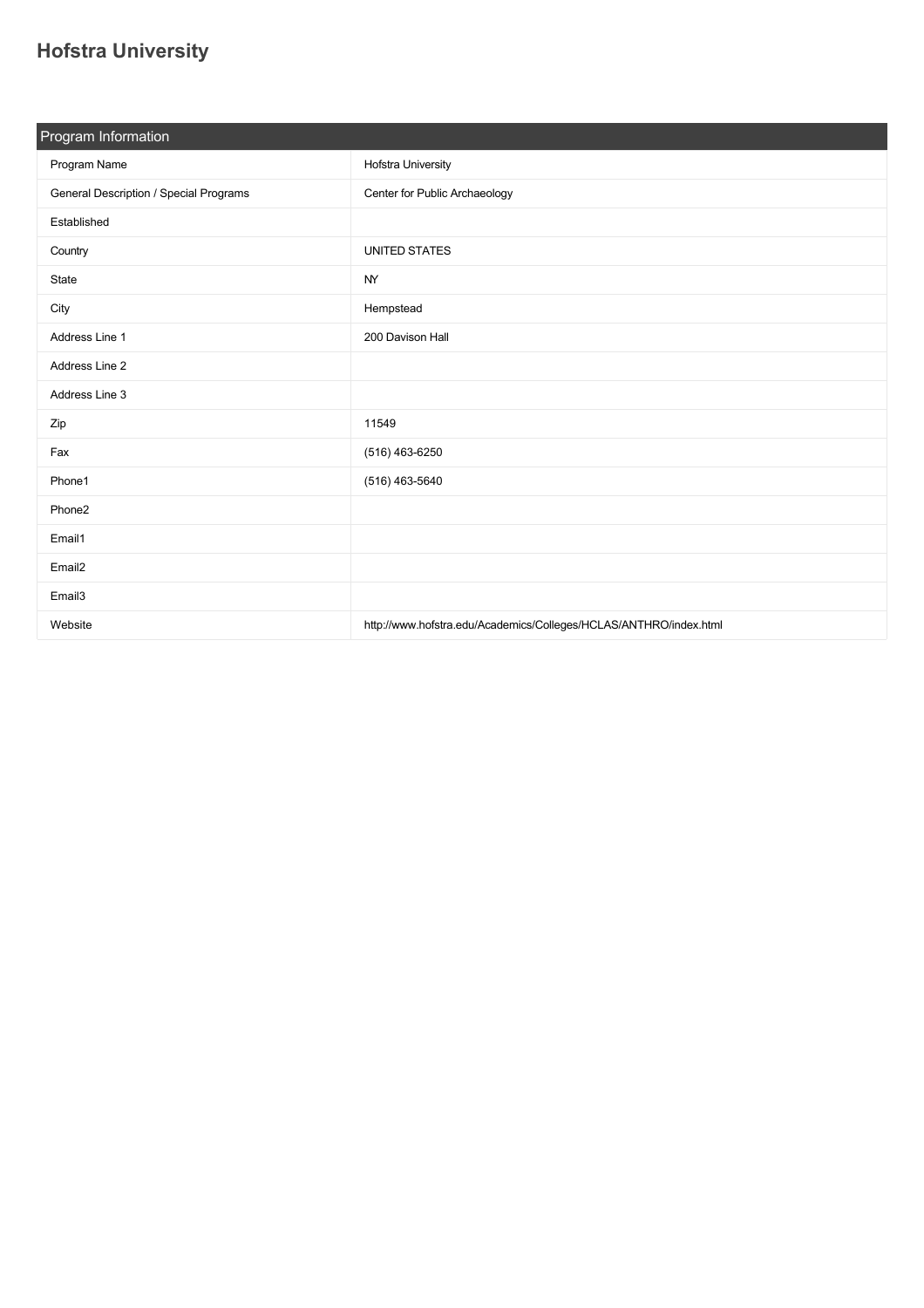| <b>Program Details</b>        |                                                                                           |
|-------------------------------|-------------------------------------------------------------------------------------------|
| Degrees Offered               | Anthropology BA major, Archaeology Concentration                                          |
| <b>Highest Degree Offered</b> | <b>BA/BS</b>                                                                              |
| <b>BA/BS Field Areas</b>      | • Anthropology<br>• Archaeology<br>• Biological Anthropology<br>• Cultural Anthropology   |
| <b>Experience Offered</b>     | • Internship                                                                              |
| <b>Research Facilities</b>    | Archaeology Lab                                                                           |
| Internships Available         |                                                                                           |
| Internship Required           |                                                                                           |
| Publications                  | Hofstra Papers in Anthropology<br>(people.hofstra.edu/faculty/daniel m varisco/hpia.html) |
| Certs Offered                 |                                                                                           |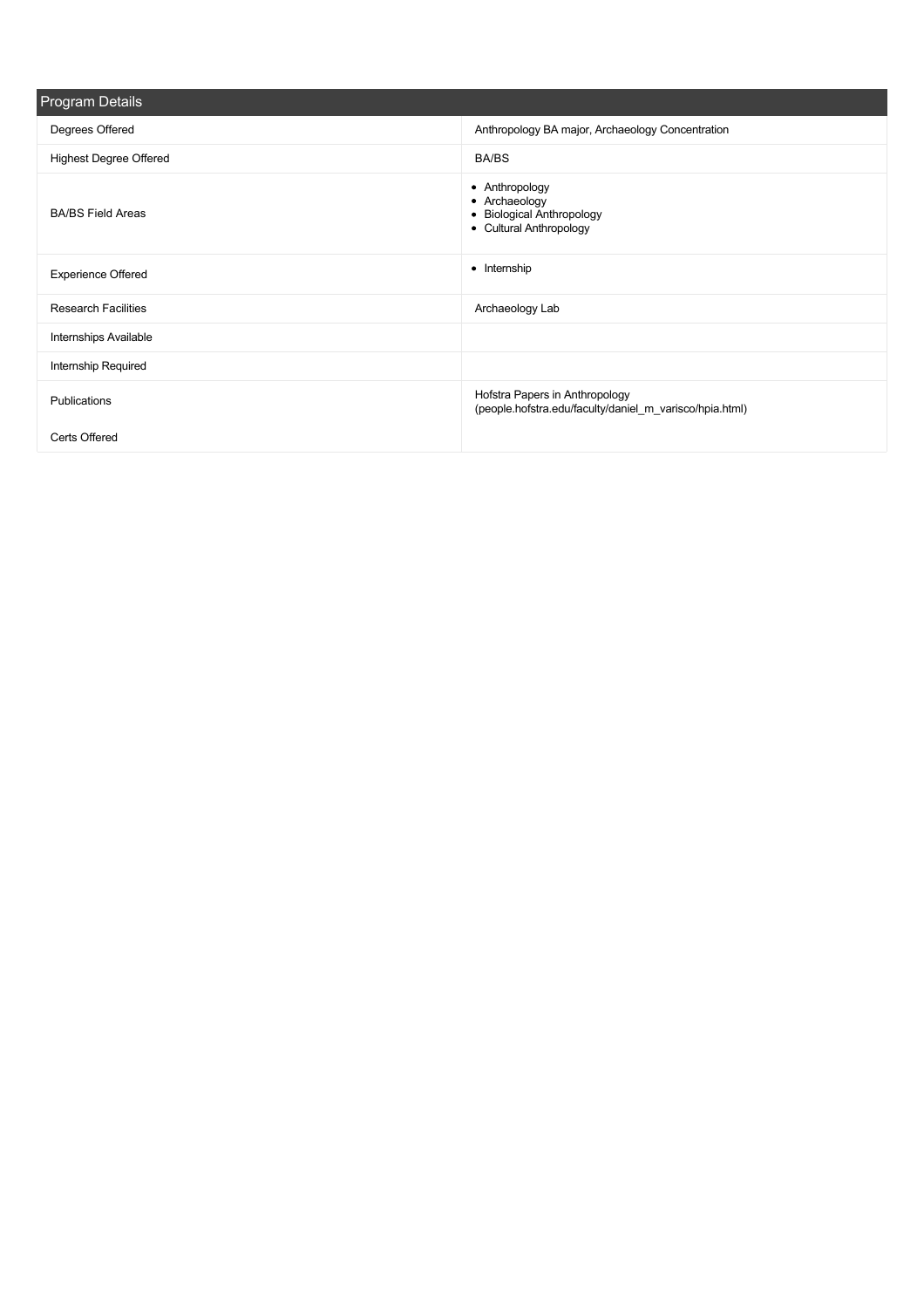| Statistical Information |                                                         |                |
|-------------------------|---------------------------------------------------------|----------------|
|                         | MA/MS Degrees Granted To Females                        | 0              |
|                         | PHD Degrees Granted To Males                            | 0              |
|                         | Number of Male Undergrad Students                       | $\overline{7}$ |
|                         | Number of New Grad Students                             | 0              |
|                         | Number of Male Grad Students                            | 0              |
|                         | PHD Degrees Granted To Females                          | 0              |
| 2017-18                 | AA/AS Degrees Granted To Males                          | 0              |
|                         | MA/MS Degrees Granted To Males                          | 0              |
|                         | AA/AS DEGREES GRANTED TO FEMALES                        | 0              |
|                         | Percentage OF FULL-TIME GRAD STUDENTS receiving funding | 0              |
|                         | Number of Female Undergrad Students                     | 25             |
|                         | BA/BS DEGREES GRANTED TO FEMALES                        | 5              |
|                         | BA/BS Degrees Granted To Males                          | $\overline{2}$ |
|                         | Number of Female Grad Students                          | 0              |
|                         | Number of Male Undergrad Students                       | $\overline{7}$ |
| 2013-14                 | Number of Female Undergrad Students                     | 31             |
|                         | BA/BS DEGREES GRANTED TO FEMALES                        | 13             |
|                         | BA/BS Degrees Granted To Males                          | 4              |
|                         | MA/MS Degrees Granted To Females                        | 0              |
|                         | PHD Degrees Granted To Males                            | 0              |
|                         | Number of Male Undergrad Students                       | 9              |
|                         | Number of New Grad Students                             | 0              |
| 2012-13                 | Number of Male Grad Students                            | 0              |
|                         | PHD Degrees Granted To Females                          | 0              |
|                         | AA/AS Degrees Granted To Males                          | 0              |
|                         | MA/MS Degrees Granted To Males                          | 0              |
|                         | AA/AS DEGREES GRANTED TO FEMALES                        | $\mathsf{O}$   |
|                         | Percentage OF FULL-TIME GRAD STUDENTS receiving funding | $\mathsf{O}$   |
|                         | Number of Female Undergrad Students                     | 34             |
|                         | BA/BS DEGREES GRANTED TO FEMALES                        | 10             |
|                         | BA/BS Degrees Granted To Males                          | $\overline{2}$ |
|                         | Number of Female Grad Students                          | 0              |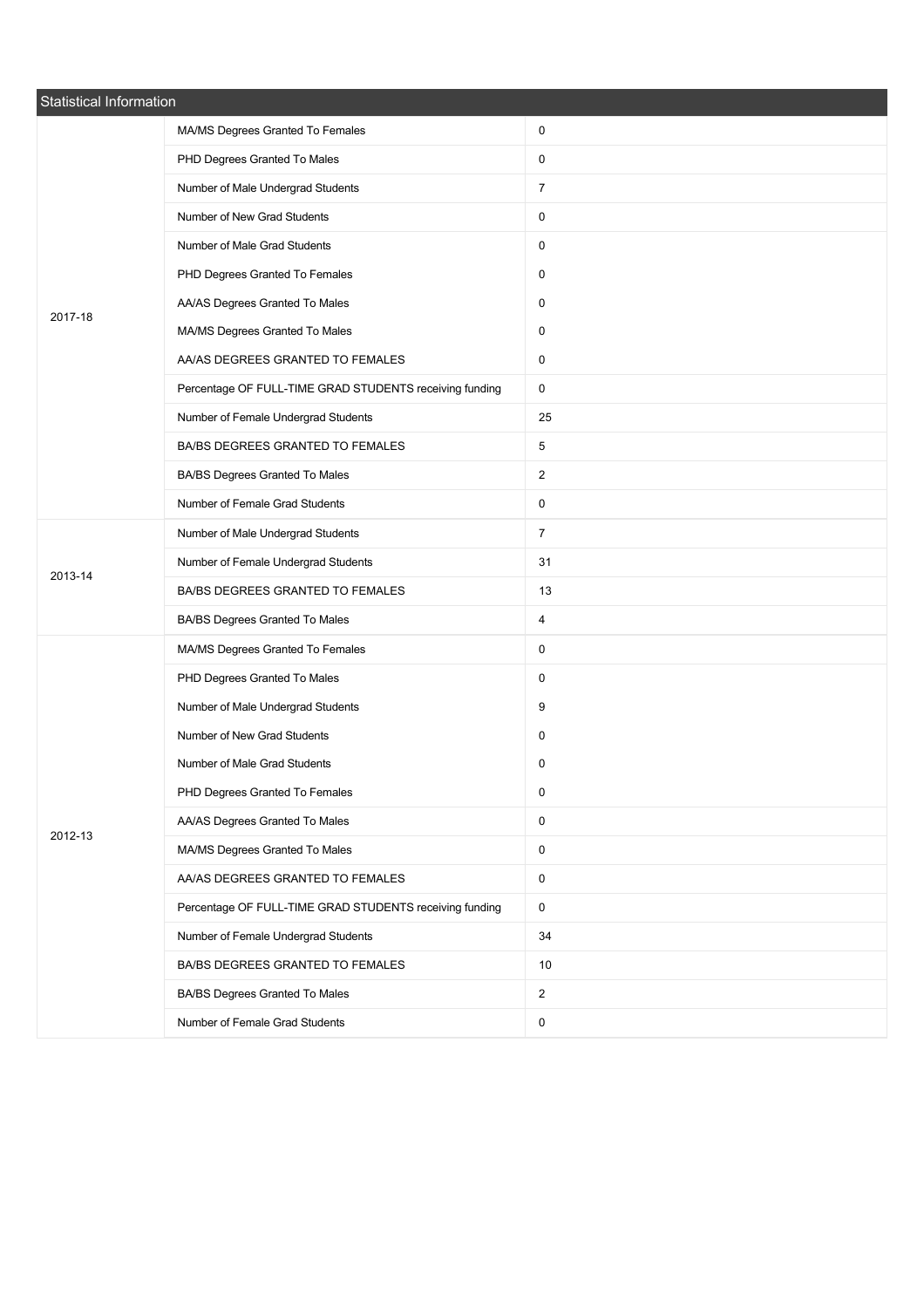| 2011-12 | MA/MS Degrees Granted To Females                        | 0  |
|---------|---------------------------------------------------------|----|
|         | PHD Degrees Granted To Males                            | 0  |
|         | Number of Male Undergrad Students                       | 7  |
|         | Number of New Grad Students                             | 0  |
|         | Number of Male Grad Students                            | 0  |
|         | PHD Degrees Granted To Females                          | 0  |
|         | AA/AS Degrees Granted To Males                          | 0  |
|         | MA/MS Degrees Granted To Males                          | 0  |
|         | AA/AS DEGREES GRANTED TO FEMALES                        | 0  |
|         | Percentage OF FULL-TIME GRAD STUDENTS receiving funding | 0  |
|         | Number of Female Undergrad Students                     | 22 |
|         | BA/BS DEGREES GRANTED TO FEMALES                        | 12 |
|         | BA/BS Degrees Granted To Males                          | 4  |
|         | Number of Female Grad Students                          | 0  |